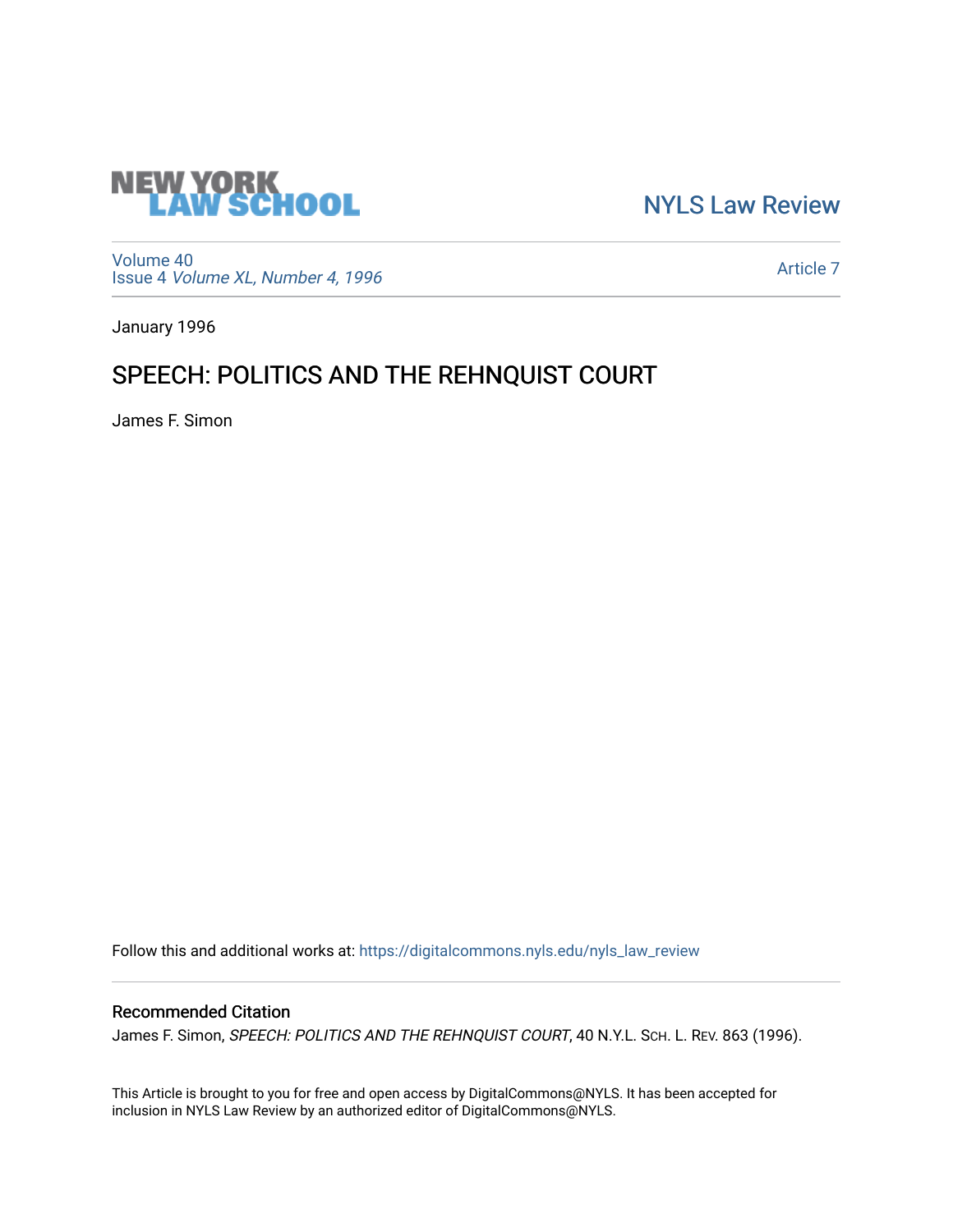## POLITICS AND THE REHNQUIST COURT'

## JAMES F. SIMON\*\*

Jeffrey Toobin in his review of my book in *The New Yorker* said that *The Center Holds: The Power Struggle Inside the Rehnquist Court'* provided "fascinating" detail of the inner workings of the Rehnquist Court.<sup>2</sup> He also said that I was wrong, dead wrong, in my conclusion that the center has held. $3$  He then discussed decisions from last term which, he conceded, were not decided when my book went to press. Nonetheless, Toobin concluded those decisions completely undermined my thesis.

Jeffrey Rosen in his review of my book in the Sunday *New York Times* wrote that *The Center Holds* was "a fine book," "lively and accessible" and "meticulously researched."<sup>4</sup> It was, however, his sad duty to report that I was wrong, at least in the civil rights field, as a result of last term's conservative decisions.'

Daniel Kornstein in his review of my book in *The Baltimore Sun* wrote that *The Center Holds* was "a superb book," full of insights into the working and direction of the Rehnquist Court.<sup>6</sup> Happily, Kornstein did not say I was wrong, but he did write that I had put forward a "radical" view.<sup>7</sup>

Ladies and gentleman I come here today unrepentant, prepared to defend my "radical" thesis that there has been no conservative judicial revolution, even considering the Supreme Court's decisions last term, as well as the decisions of the previous eight terms that I discussed in my book.'

When I speak of a conservative revolution, I mean a sudden and momentous change in the direction of the Court's civil rights and liberties

\*\* Martin Professor of Law, New York Law School.

**1. JAMES** F. **SIMON, THE CENTER HOLDS: THE** POWER **STRUGGLE INSIDE THE REHNQUIST COURT (1995).**

2. Jeffrey Toobin, *Chicken Supreme,* **THE NEW YORKER, Aug. 14, 1995, at** 81-82. **3.** *Id.*

4. Jeffrey Rosen, *Disorder in the Court,* N.Y. TIMES, Aug. 20, 1995, §7, at 11. **5.** Id.

6. Daniel Kornstein, The Rehnquist Court: High on the Middle Ground, THE BAIT. **SUN,** Aug. **29,** 1995, at 4F.

7. **Id.**

8. **SIMON,** *supra* note **1.**

863

<sup>\*</sup> Professor Simon delivered these remarks at the Sixth Annual Solomon Lecture at New York Law School on October 31, 1995.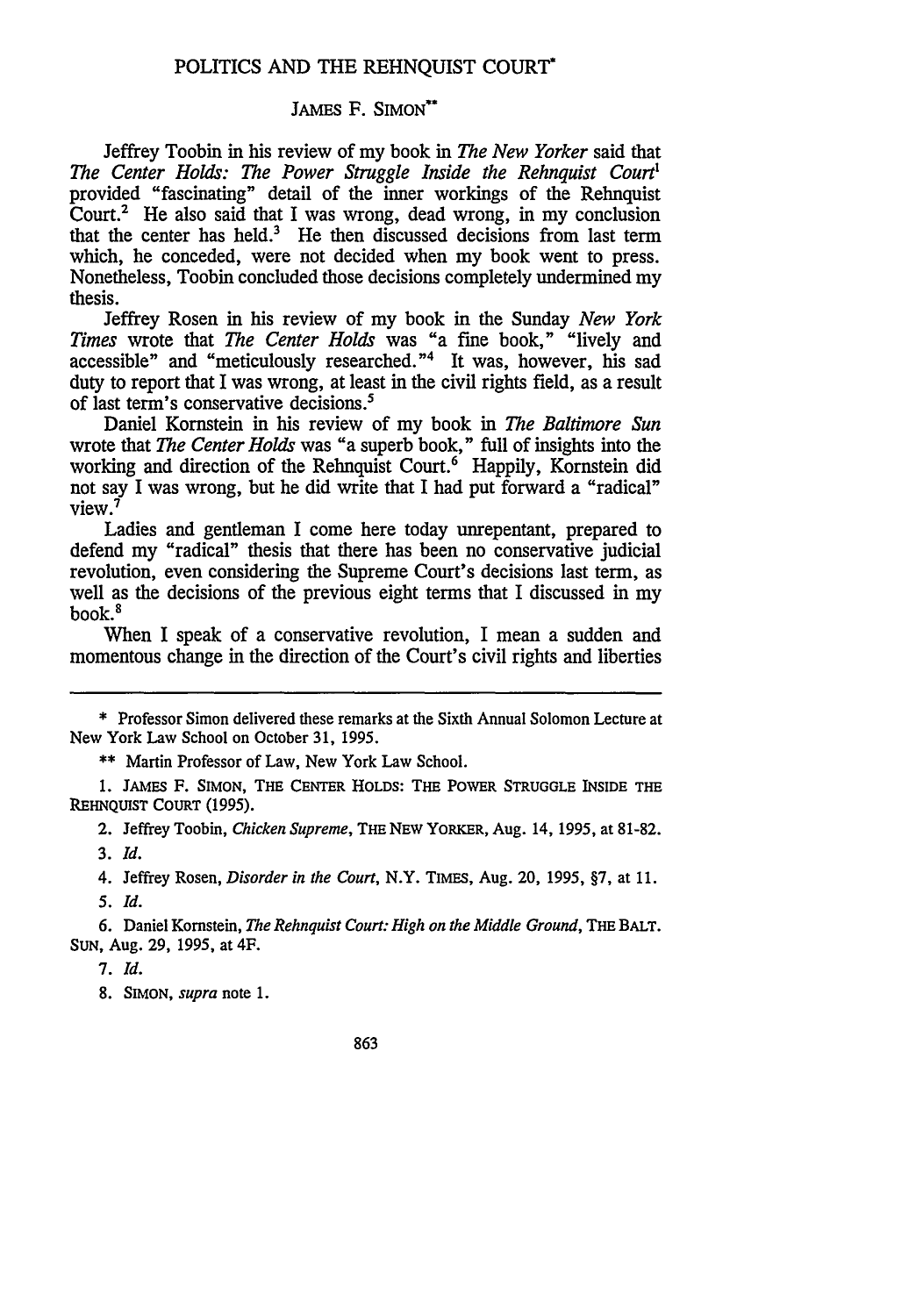decisions such as Chief Justice Rehnquist has been advocating since taking his seat on the Court in 1972.<sup>9</sup> Rehnquist's conservative activism is to be distinguished from the judicial conservatism of, say, Justice John Marshall Harlan, who emphasized continuity with the Court's past decisions.<sup>10</sup> Rehnquist's conservative vision would severely limit the protections of civil rights litigants under the Fourteenth Amendment and civil rights statutes, and, in general, approve governmental authority at the expense of individual rights.

What is remarkable about the Rehnquist Court, which is led by the outspoken conservative Chief Justice and whose membership includes seven appointees of conservative Republican presidents, is that the Justices have not, in Mr. Dooley's well-worn phrase, "follow[ed] th[e] 'iliction returns."<sup>11</sup> Nor have the Justices always done the bidding on the Court for the presidents who appointed them. In short, there has not been a wholesale conservative revolution on the Court to match what appears to be happening in the Congress of the United States.

In fact, most of the decisions of the past three decades that expanded civil rights and liberties have been preserved. And those that have been successfully challenged by conservative Rehnquist Court majorities have usually resulted in the narrowing of liberal precedents rather than outright reversals.

The key to the Court's philosophical direction is not the conservative hardliners-Rehnquist, Scalia and Thomas. Rather, the critical battle continues to be for the minds and votes of the two pivotal Justices, Anthony Kennedy and Sandra Day O'Connor. They contributed the key

*9. See, e.g.,* Bernard Schwartz, *Rehnquist, Runyon, and Jones - The Chief Justice, Civil Rights, and Stare Decisis,* 31 **TULSA** L.J. 251 (1995) (describing the Chief Justice's conservative attitude towards civil rights and his attempts to overturn leading civil rights decisions); Harry M. Clor, *Chief Justice Rehnquist and the Balances of Constitutional Democracy*, 25 RUTGERS L.J. 557, 561 (1994) (stating that the Chief Justice seeks to "restore a balance which, in his view, has been lost or distorted in decades of judicial activism"); Benno C. Schmidt Jr., *The Rehnquist Court:A Watershed,* N.Y. TIMEs, June 22, 1986, § 4, at 27 (discussing the "reactionary conservative constitutional" views of, at the time, newly nominated Chief Justice Rehnquist). Elevated to the position by President Reagan, Rehnquist became Chief Justice in 1986.

10. *See, e.g.,* Stephen M. Dane, *'Ordered Liberty 'and Self-Restraint: The Judicial Philosophy of the Second Justice Harlan, 51* U. CIN. L. REV. 545, 562-68 (1982) (describing Justice Harlan's emphasis on judicial self-restraint, as opposed to favoring the Court's own preference for a particular public policy, as being essential to sound judicial administration, the integrity of the judiciary, and the stability of the federal government). Appointed by President Eisenhower, Justice Harlan served on the Court from 1955 to 1971.

**11. FINLEY** P. **DUNNE,** MR. DOOLEY **ON THE** CHOICE **OF** LAW **52** (Edward **J.** Bander ed., 1963).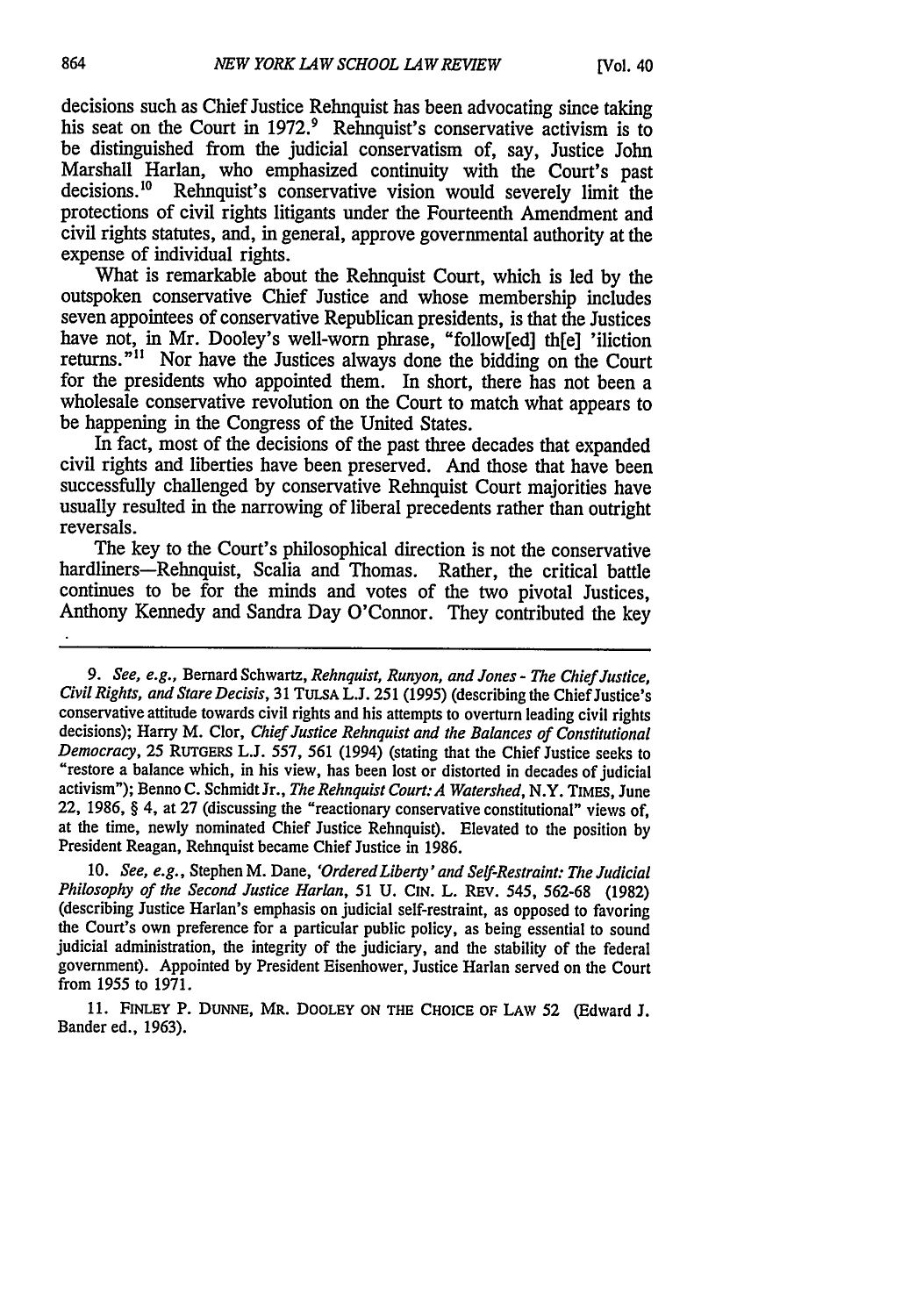votes for conservative majorities during the last term, as they have in previous terms. But significantly, both have shown a reluctance to take the Court as far to the right as their more conservative brethren.

Before I begin to discuss the Court's decisions, I want to make clear that neither my book, nor this lecture, is meant to provide a definitive study of the Rehnquist Court which, of course, is still in session. Instead, I will focus on key decisions in four areas of civil rights and liberties-racial discrimination, abortion, criminal procedure, and First Amendment freedoms. These decisions, to a significant degree, have determined the Court's philosophical direction. I should add that in many of the cases discussed  $\overline{I}$  was fortunate to have been given extraordinary access to internal Court sources that illuminated the Justices' deliberative process.

"The Year the Court Turned Right," was the *New York Times* headline above the story at the end of the Supreme Court's term that included a series of rulings rejecting the claims of civil rights and liberties litigants. While you might assume that article ran four months ago, in fact, it ran in July of 1989.<sup>12</sup> The headline appeared to sum up the Court's rulings that term when the Justices rejected a black woman's claim of racial harassment in the work place,<sup>13</sup> struck down Richmond's affirmative action program in the construction industry,<sup>14</sup> and served notice that at least a plurality of the Court considered *Roe v. Wade*<sup>15</sup> to be fatally flawed.<sup>16</sup> The Court's four most conservative members. The Court's four most conservative members, speaking through the dissent of the Court's newest member, Justice Anthony Kennedy, moreover, suggested that Jefferson's metaphorical wall of separation between church and state was outmoded and that serious revision of the modern Court's Establishment Clause jurisprudence might well be imminent.<sup>17</sup>

A few months after those decisions had been announced, I began to explore the possibility of doing a book on what I presumed would be a successful conservative judicial revolution. The apparent success of the conservative majority during the previous term, though only by the

- 14. City of Richmond v. J.H. Croson Co., 488 U.S. 469 (1989).
- 15. 410 U.S. 113 (1973).
- 16. Webster v. Reproductive Health Serv., 492 U.S. 490 (1989).

17. *See* Allegheny County v. ACLU of Greater Pittsburgh, 492 U.S. 573, 656 (1989) (Kennedy, J., dissenting).

<sup>12.</sup> Linda Greenhouse, *The Year the Court TurnedRight,* N.Y. TIMES, July 7, 1989, at **Al, A10** (describing the 1989 Supreme Court term as one controlled by a conservative majority on important issues including abortion, the death penalty, race and sex discrimination, and the immunity of state and local governments from lawsuits by their citizens).

<sup>13.</sup> Patterson v. McLean Credit Union, 491 U.S. 164 (1989).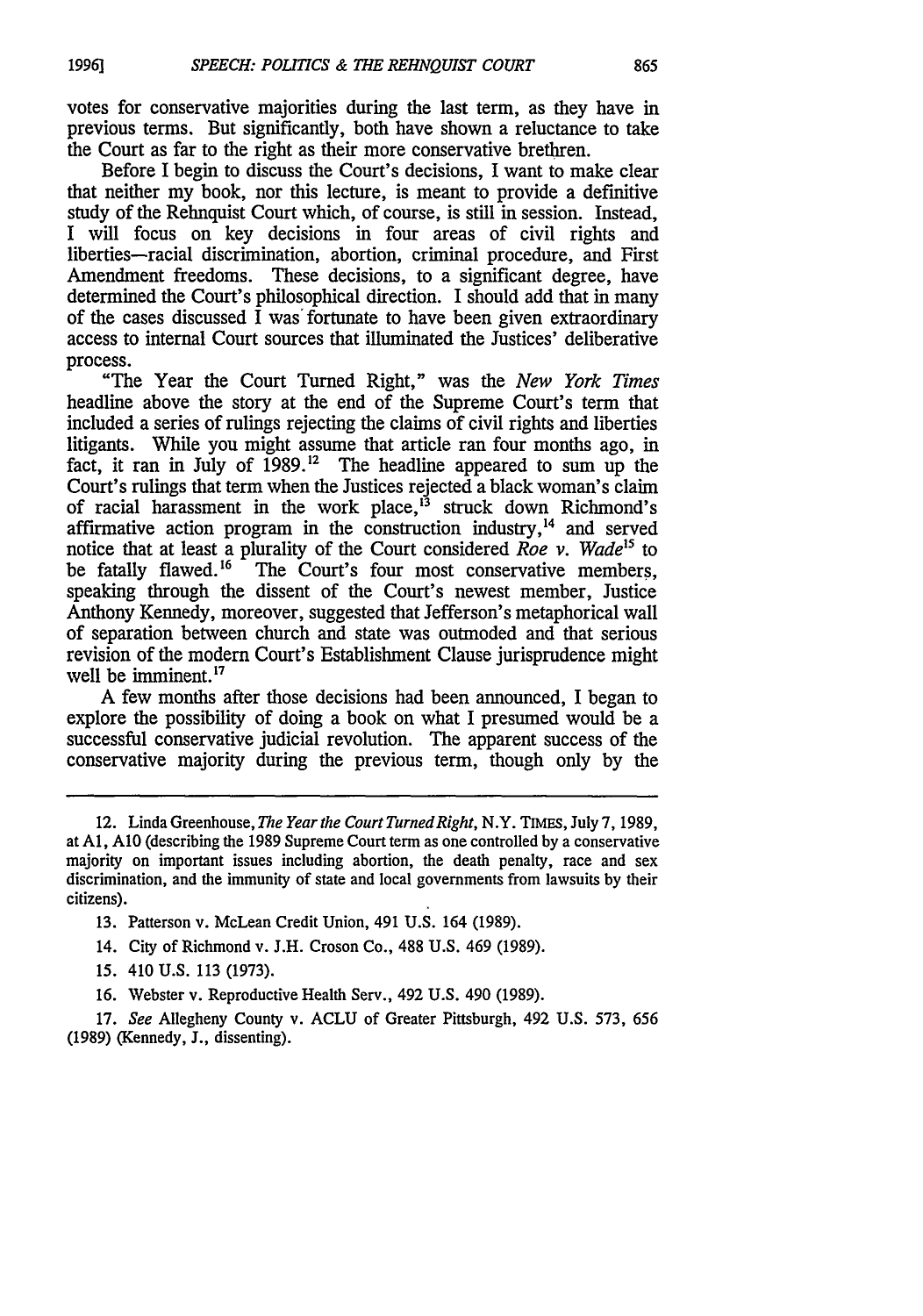narrowest five-vote margin in most cases, seemed only the beginning. After all, the Court was now led by Chief Justice William Rehnquist, the first conservative ideologue to preside over the modern Supreme Court. And Rehnquist appeared to have a working majority in most civil rights and liberties cases, as the past term had demonstrated.

The year 1989 also marked the end of a decade in which American politics had taken a sharp turn to the right. By that time, conservative Republican presidents had appointed eight consecutive members to the Supreme Court. It seemed, therefore, that I could confidently develop my thesis-that a conservative judicial revolution was in progress.

But almost immediately after I began my research and interviews on the Court's internal decision-making process, doubts arose in my mind about my thesis. It was true, for example, as the *New York Times* and other members of the media had reported, that in the decision of *Patterson v. McLean Credit Union*<sup>18</sup> a five member conservative majority had rejected the civil rights claim of racial harassment by the plaintiff, Brenda Patterson, and that the Court's opinion, written by Justice Kennedy, had given the Civil Rights Act of 1866 an exceedingly narrow interpretation.<sup>19</sup> But as I dug into the internal Court documents in the *Patterson* case, I discovered that Kennedy, who wrote the majority opinion, had originally supported the position of the Court's leading liberal, Justice Brennan.<sup>20</sup> Late in the term, Kennedy switched his position and vote to produce the conservative victory. The solid conservative majority reported in the media was not so solid after all.

I discovered, further, that the Chief Justice had been frustrated in what liberals on the Court privately considered Rehnquist's larger purpose: to overrule the critical civil rights precedent, *Runyon v. McCrary*,<sup>21</sup> which had provided protection under the 1866 Civil Rights Act against private employment discrimination. If *Runyon* had been overruled, it would have truly signaled a *revolutionary* conservative movement. But that did not happen.<sup>22</sup>

20. *See* SIMON *supra* note 1, at 19-81.

21. 427 U.S. 160 (1976).

22. *See* SIMON, *supra* note 1, at 47 (stating that "[w]hen the final votes were tallied, even the chief justice had backed away from insisting on an outright reversal of *Runyon.* A unanimous court **...** reaffirmed the Court's holding in *Runyon v. McCrary.").*

<sup>18. 491</sup> U.S. 164 (1988).

<sup>19.</sup> *See Patterson,* 491 U.S. at 171 (holding that the Civil Rights Act of 1866 bars racial discrimination in *hiring* individuals but does not race-based harassment while *onthe-job).*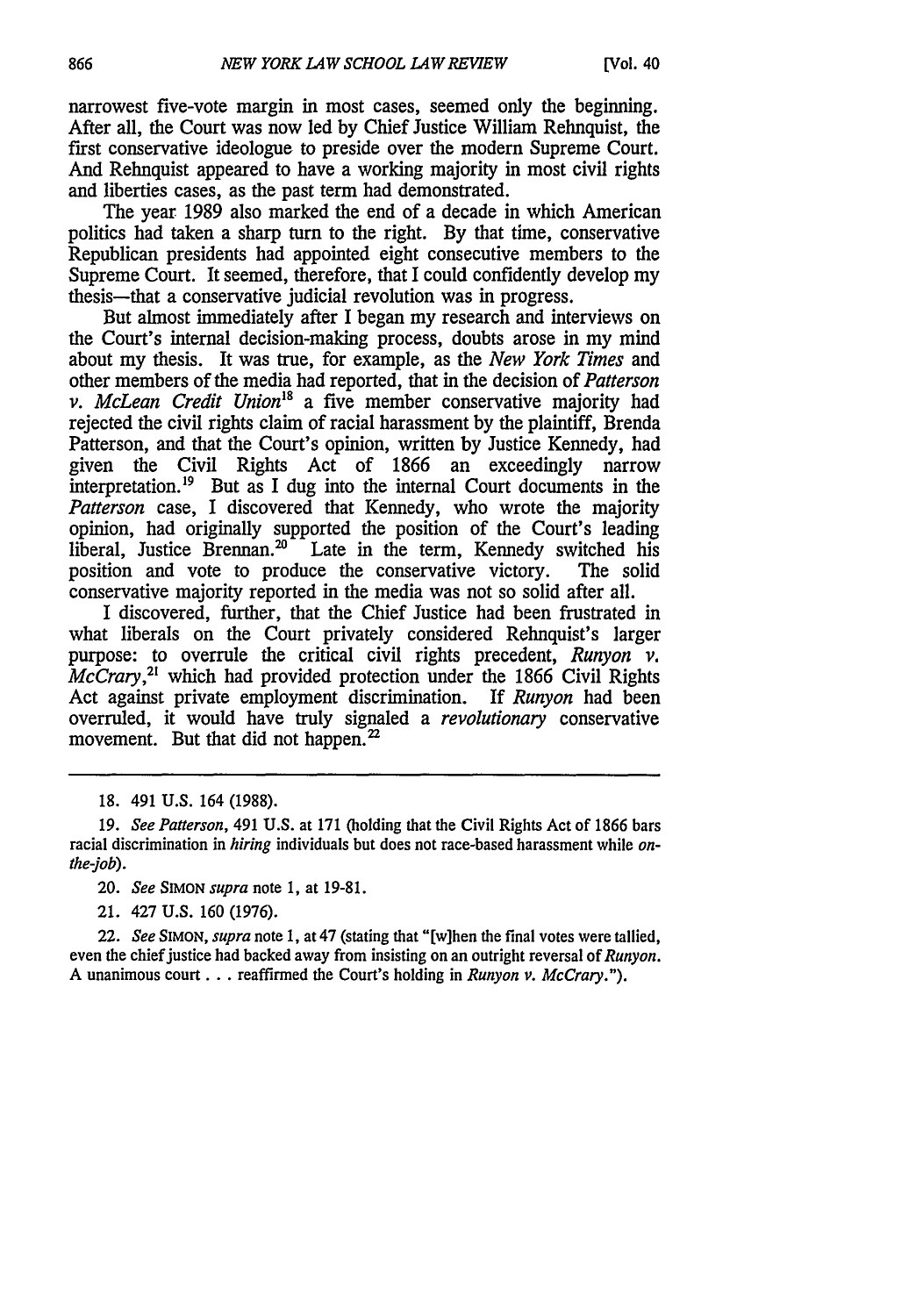No one, however, could doubt the Chief Justice's triumph in *Webster v. Reproductive Health Services,'8* the 1989 decision in which a fivemember majority upheld a series of Missouri statutory restrictions on a woman's constitutional right to have an abortion.<sup>24</sup> The Chief Justice's plurality opinion unleashed a savage attack on Justice Blackmun's analysis in *Roe* v. Wade.<sup>25</sup> The Rehnquist attack on *Roe* had prompted one of *Webster's* dissenters, Justice Stevens, to write Rehnquist privately (after he had received Rehnquist's first draft). If Rehnquist intended to overrule *Roe* (as Stevens thought that he did), Stevens wrote that he "would rather see the Court give the case a decent burial instead of tossing it out the window of a fast-moving caboose."<sup>26</sup>

As it turned out, the Chief's main problem in *Webster* was not with Justice Stevens, a dissenter, but with Justice O'Connor, the critical fifth member of his majority that had voted to uphold the Missouri regulations. O'Connor simply refused to join that part of Rehnquist's opinion attacking *Roe.* And this refusal sent the Chief's ally, Justice Scalia, into paroxysms of rage against O'Connor's restraint, which Scalia ridiculed in his *Webster* concurrence.<sup>27</sup> The split between O'Connor and Scalia in *Webster* was deep and would have profound repercussions in the next direct challenge to *Roe* three years later, *Planned Parenthood of Southeastern Pennsylvania v. Casey.28*

On First Amendment issues, the Court sent mixed constitutional messages in 1989. In *Texas v. Johnson*<sup>29</sup> a five-member majority led by Justice Brennan struck down a Texas statute that had penalized the burning of the American flag as a violation of the First Amendment's protection of political speech. The decision, however, contained several surprising ideological crossovers. Justices Kennedy and Scalia joined Brennan's majority opinion, and Justice Stevens, usually aligned with liberals in civil

24. *See* SIMON, *supra* note 1, at 127-43 (discussing the *Webster* decision).

25. 410 U.S. 113 (1973). In *Webster,* Chief Justice Rehnquist wrote: The rigid *Roe* framework is hardly consistent with the notion of a constitution cast, in general terms, as ours is, and usually speaking in general terms, as ours does. The key elements of the *Roe* framework-trimesters and viabilityare not found in the text of the Constitution or in any place else one would expect to find a Constitutional principle.

*Id.* at **518.**

26. SIMON, *supra* note 1, at 135-36 (quoting Justice Stevens).

27. *Webster,* 492 U.S. at 532 (Scalia, J., dissenting) ("Justice O'Connor's assertion, that a 'fundamental rule of judicial restraint' requires us to avoid reconsidering *Roe* cannot be taken seriously."); *see also* SIMON, *supra* note 1, at 137.

28. 112 S. Ct. 2791 (1992).

29. 491 U.S. 397 (1989).

<sup>23. 492</sup> U.S. 490 (1989).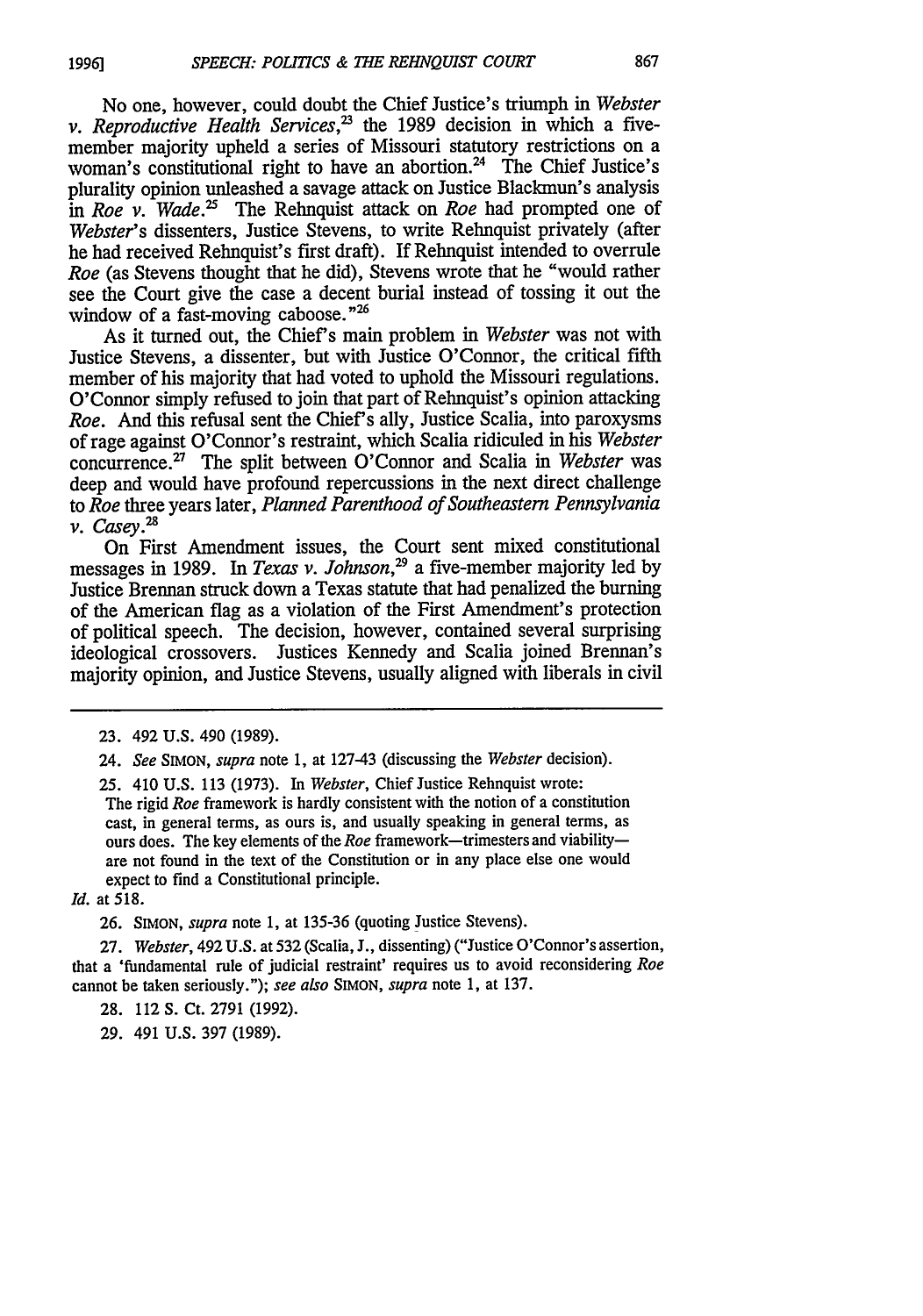liberties cases, dissented as did, more predictably, Chief Justice Rehnquist.

In the Court's most important Establishment Clause case that term, Allegheny County v. Greater Pittsburgh ACLU,<sup>30</sup> a narrow majority declared that a creche displayed in the Allegheny County, Pennsylvania courthouse violated the First Amendment. At the same time the Court upheld another government-sponsored holiday display which included a Christmas tree and a menorah. In his dissent to the creche portion of the majority's decision, Justice Kennedy complained bitterly about the majority's failure to follow Chief Justice Burger's Establishment Clause analysis in a 1984 decision, *Lynch v. Donnelly*,<sup>31</sup> in which the Court had declared that a government-sponsored creche display on private property was constitutional. In *Lynch,* Burger had dismissed Jefferson's wall of separation metaphor as "a useful figure of speech" but "not a wholly accurate description of the practical aspects of the relationship that in fact exists between church and state."32 In his *Allegheny County* dissent, Kennedy suggested that the debate among the Justices of the Rehnquist Court as to the appropriate Establishment Clause doctrine to apply was far from over.<sup>33</sup>

During the following terms, the Rehnquist Court continued to move unevenly in its civil rights and liberties decisions. In *U.S. v. Fordice*<sup>34</sup> the Court refused to distinguish colleges and universities from primary and secondary schools in holding that the state college and university system of Mississippi had the same affirmative obligation to dismantle its dual system that the state's primary and secondary public schools had under *Green v. County School Board*.<sup>35</sup> But later, a five-member majority pointedly questioned North Carolina's attempt at redistricting along racial lines that would have given African-Americans representation in Congress more in line with their actual state population. **36**

In the criminal procedure area, the Court majority issued a series of unmistakably pro-prosecution rulings that, among other things, narrowed the opportunity for death row inmates to successfully appeal their convictions in federal courts in habeas corpus petitions and, more

33. *Allegheny County,* 492 U.S. at 656 (Kennedy J., dissenting) (stating that "[s]ubstantial revision of our Establishment Clause doctrine may be in order, but it is unnecessary to undertake that task today"); *see also* **SIMON,** *supra* note 1, at 256.

- 34. *505* U.S. 717 (1992).
- 35. 391 U.S. 430 (1968).
- 36. Shaw v. Reno, 113 *S.* Ct. 2816 (1993).

<sup>30. 492</sup> U.S. 573 (1989).

<sup>31. 465</sup> U.S. 668 (1984).

<sup>32.</sup> *Id.* at 673.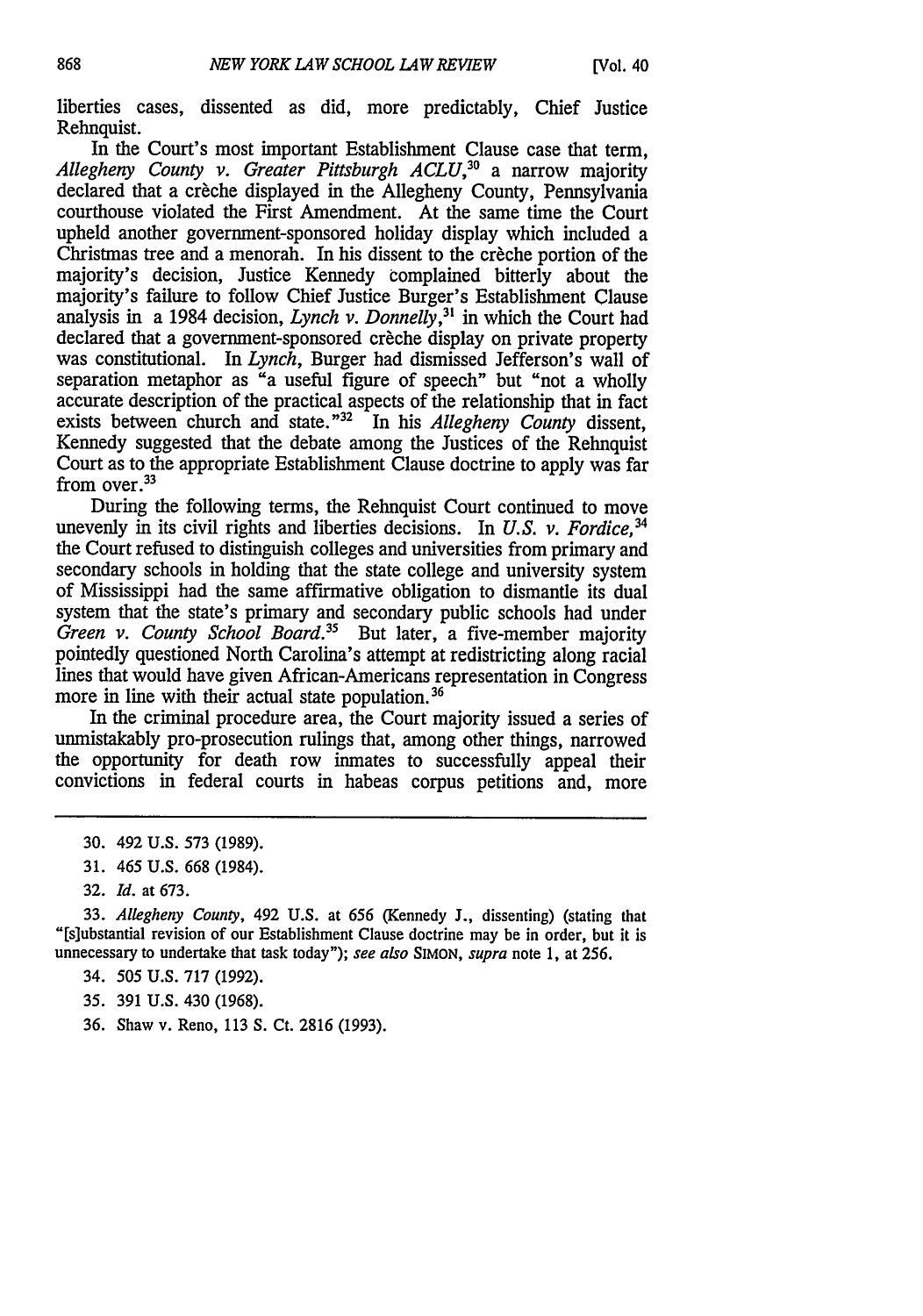generally, expanded police and prosecutors' authority. $37$  In one decision, *Arizona v. Fulminante,38* the Court reversed its long-standing doctrine insisting that a coerced confession could never be "harmless error" and, therefore, was always grounds for the reversal of a conviction.<sup>39</sup> At the same time, the majority said that the coerced confession by Fulminante was not "harmless error" and so the defendant would have to be tried again and convicted on other evidence. $40$  All the while, the Warren Court's most controversial criminal procedure decisions, such as *Mapp v. Ohio*<sup>41</sup> and *Miranda v. Arizona*,<sup>42</sup> remained on the books and did not appear to be in peril.

The same five-member majority that struck down Texas's flag-burning statute in 1989 again found a First Amendment violation in 1990 when a federal flag-burning statute was at issue.<sup>43</sup> But in another civil liberties area, the constitutional right to privacy, the Court upheld abortion restrictions in Minnesota and Ohio, and appeared to be preparing to overrule *Roe.'*

By 1992, the Court's most liberal members, Brennan and Marshall, had been replaced by President Bush's two appointees, David Souter and Clarence Thomas, the ninth and tenth successive Justices appointed by conservative Republican presidents. The numbers alone suggested that Chief Justice Rehnquist would succeed in his judicial revolution to uproot basic civil rights and liberties decisions of the past thirty years.

After the Court's *Webster* decision, it had generally been assumed that the Court would eventually overrule *Roe, and Planned Parenthood of* Southeastern Pennsylvania v. Casey<sup>45</sup> appeared to provide the Rehnquist Court with that opportunity. The retirement of Brennan and Marshall

38. 499 U.S. 279 (1991).

39. *Id.* at 285.

- 40. *Id.* at 302.
- 41. 367 U.S. 643 (1961).
- 42. 384 U.S. 436 (1966).

43. United States v. Eichman, 496 U.S. 310 (1990).

44. *See* Hodgson v. Minnesota, 497 U.S. 417 (1990); Ohio v. Akron Ctr. for Reprod. Health, 497 U.S. 502 (1990).

45. 112 **S.** Ct. 2791 (1992).

<sup>37.</sup> *See, e.g.,* Harmelin v. Michigan, 501 U.S. 957 (1991) (life imprisonment without parole or consideration of mitigating factors not violative of Eighth Amendment); Coleman v. Thompson, 501 U.S. 722 (1991) (denying writ of habeas corpus); Florida v. Bostick, 501 U.S. 429 (1991) (random consensual searches not per se unconstitutional); Stanford v. Kentucky, 492 U.S. 361 (1989) (capital punishment); Penry v. Lynaugh, 492 U.S. 302 (1989) (execution of mentally retarded persons convicted of capital offenses not catagorically prohibited by Eighth Amendment).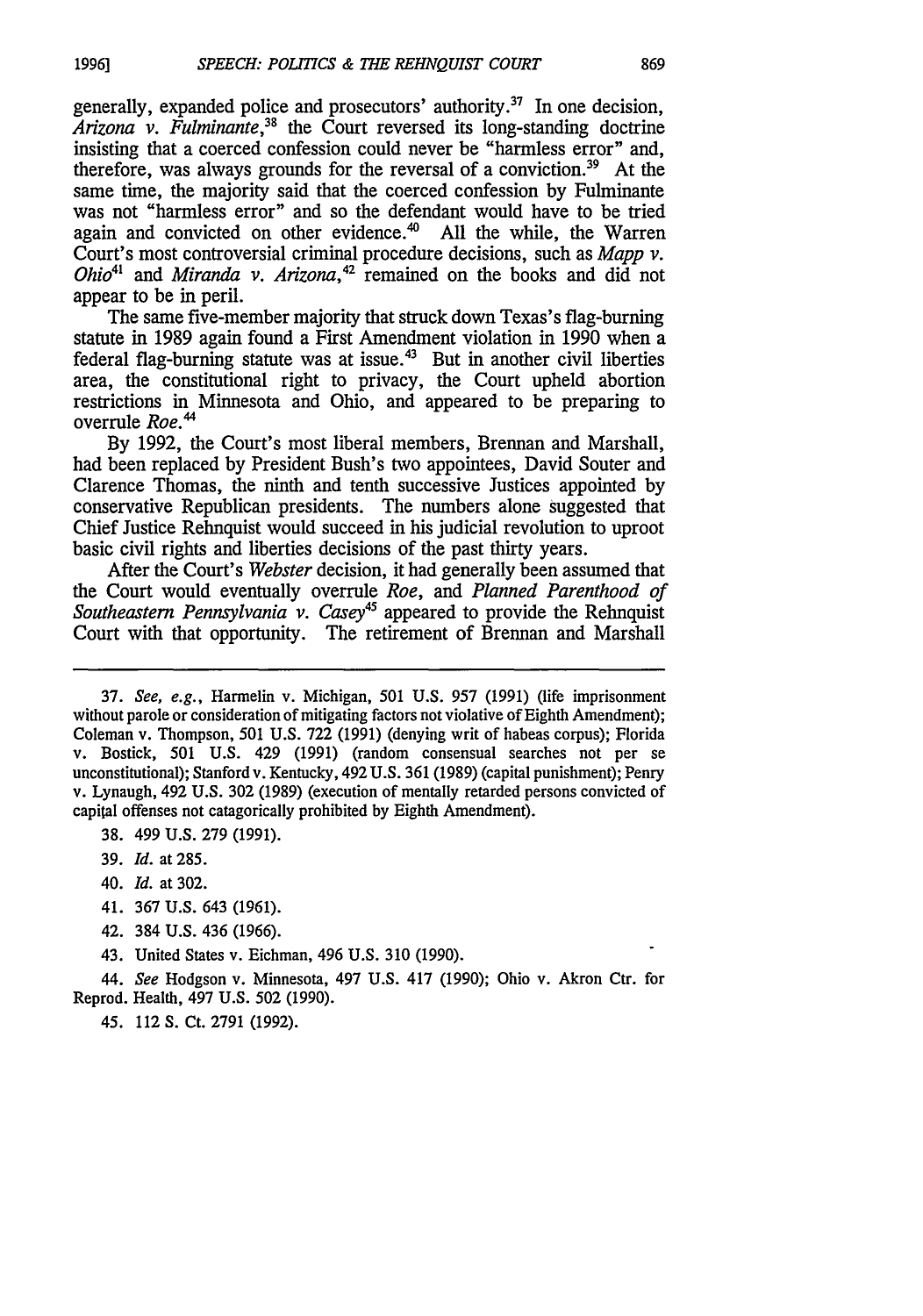meant that only one member of the original majority in *Roe v. Wade,* Harry Blackmun, would hear *Casey,* the 1992 challenge to *Roe.*

But as we now know, the joint opinion by Justices Kennedy, O'Connor and Souter in *Casey* preserved *Roe* and a woman's constitutional right to control her own body, though O'Connor's "undue burden" standard applied in *Casey* would allow more state regulations of abortion than under *Roe's* analysis.'

In exploring the internal dynamic of *Casey,* I came to realize just how extraordinary the joint opinion by O'Connor, Kennedy and Souter was. At the Justices's *Casey* conference seven members of the Court voted to uphold most of Pennsylvania's restrictions on abortion.<sup>47</sup> Originally, the Chief Justice had assigned himself the majority opinion which, it was assumed, would be written along the lines of his *Webster* plurality.48 Since *Roe*, Rehnquist had contended that so long as a state regulation of abortion was reasonable, it was constitutional. It was this rational basis standard that Justice Stevens had attacked privately in a letter to the Chief after he had received Rehnquist's *Webster* draft. Stevens wrote: "If a simple showing that a state regulation 'reasonably furthers the state interest in protecting potential human life' is enough to justify an abortion regulation, the woman's interest in making the abortion decision apparently is given no weight at all.<sup>"49</sup> Stevens suggested further that "[a] tax on abortions, a requirement that the pregnant woman must be able to stand on her head for fifteen minutes before she can have an abortion, or a criminal prohibition would each satisfy your test. *"50*

There is no reason to doubt that Rehnquist in *Casey* intended to finish the demolition job on *Roe* that he had started in *Webster.* But as it developed, Kennedy, O'Connor and Souter had other ideas. Unknown to the Chief Justice or any other member of the Court, the three Justices took it upon themselves in a private meeting after the Justices's conference to write a separate joint opinion.<sup>51</sup> As a result, they snatched the Court's

[t]o protect the central right recognized in *Roe* while at the same time accommodating the State's profound interest in potential life, we will employ the undue burden analysis .... An undue burden exists, and therefore a provision of law is invalid, if its purpose or effect is to place substantial obstacles in the path of a woman seeking an abortion before the fetus attains viability.

*Id.*

- 47. *See* **SIMON,** *supra* note 1, at 163-67.
- 48. *Id.* at 163.
- *49. Id.* at 135 (quoting Justice Stevens).
- 50. Id.
- *51. Id.* at 163-66.

<sup>46.</sup> *See id.* at 2821. The joint opinion stated that: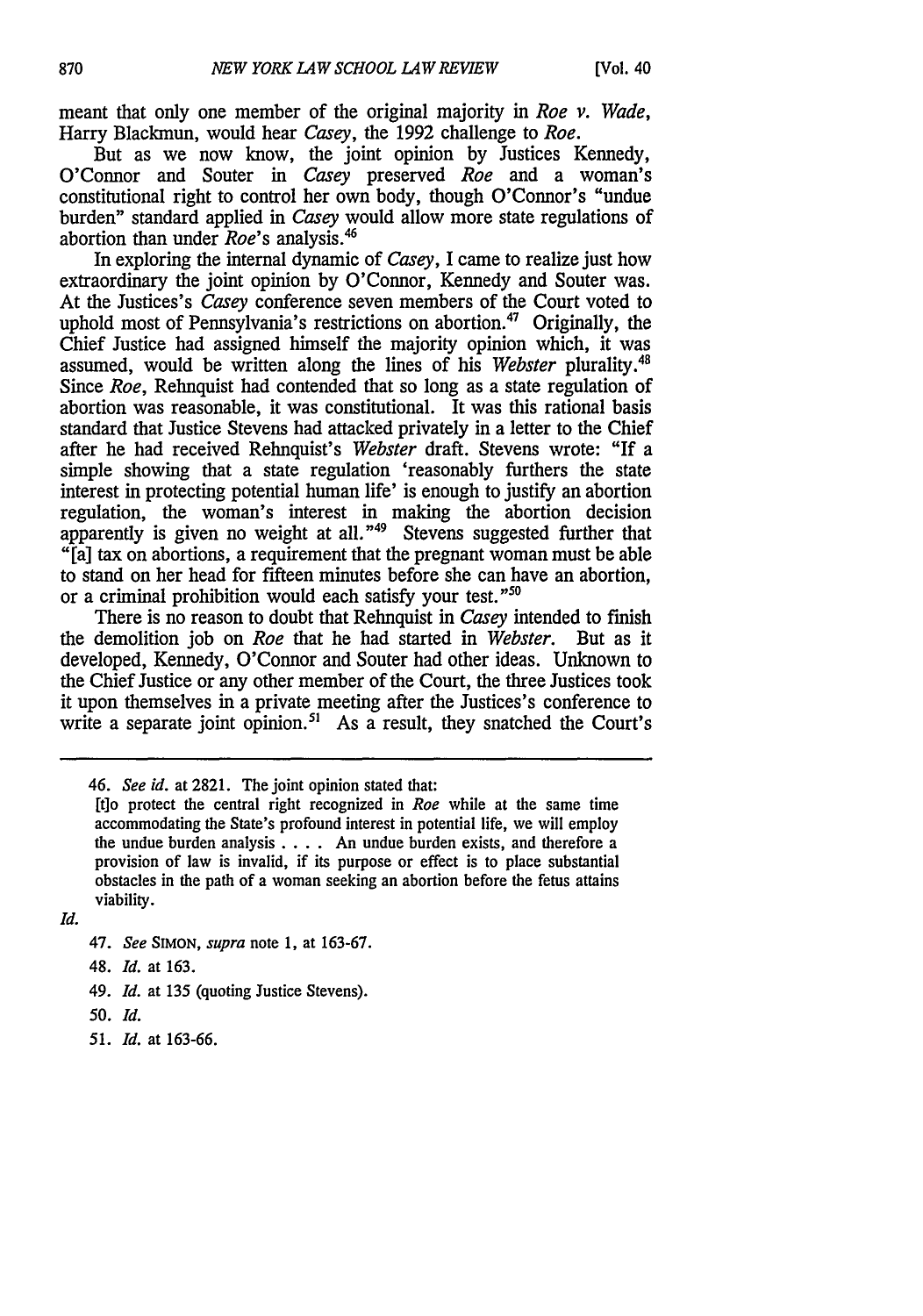opinion away from the Chief and preserved the essential holding of *Roe.52*

The joint opinion by Kennedy, O'Connor, and Souter included these words:

A decision to overrule *Roe's* essential holding under the existing circumstances would address error, if error there was, at the cost of both profound and unnecessary damage to the Court's legitimacy, and to the Nation's commitment to the rule of law. It is therefore imperative to adhere to the essence of *Roe's* original decision, and we do so today. $53$ 

If the *Casey* decision produced a more conservative result than *Roe's* author, Justice Blackmun, would have wished, it, nonetheless, showed that the three pivotal Justices, Kennedy, O'Connor and Souter, were no revolutionaries.

During the same term that *Casey* was decided, the authors of the *Casey* joint opinion were joined by the Court's two most liberal members, Blackmun and Stevens, in *Lee v. Weisman, <sup>4</sup>*a decision striking down a Providence, Rhode Island middle school commencement prayer as a violation of the First Amendment's Establishment Clause. Kennedy, who had written the 1989 *Allegheny* dissent that had been so critical of Blackmun's Establishment Clause analysis, now joined Blackmun and wrote for a five-member majority. In his opinion for the Court, Kennedy quoted Madison on the dangers of government support for religion,<sup>55</sup> and cited approvingly the Warren Court's controversial 1962 decision, *Engel v. Vitale*,<sup>56</sup> which had struck down New York's Regent's Prayer as a violation of the Establishment Clause.<sup>57</sup> In *Lee*, Kennedy emphasized continuity with the Court's past decisions, as he had done in the joint opinion in *Casey* that same term.<sup>58</sup>

*53. Casey,* 112 S. Ct. at 2816.

*56.* 370 U.S. 421 (1962).

57. Lee v. Weisman, 112 S. Ct. 2649, 2657 (1992) (citing Engel v. Vitale, 370 **U.S.** 421, 425 (1962)).

*58. Id.* at 2657-58; *see also Casey,* 112 S. Ct. at 2814-16.

<sup>52.</sup> *Id.; see also* Planned Parenthood of Southeastern Pa. v. Casey, 112 S. Ct. 2791, 2811-16 (1992) (reaffirming the essential holding of *Roe).*

<sup>54. 112</sup> S. Ct. 2649 (1992).

*<sup>55.</sup> Id.* at 2657.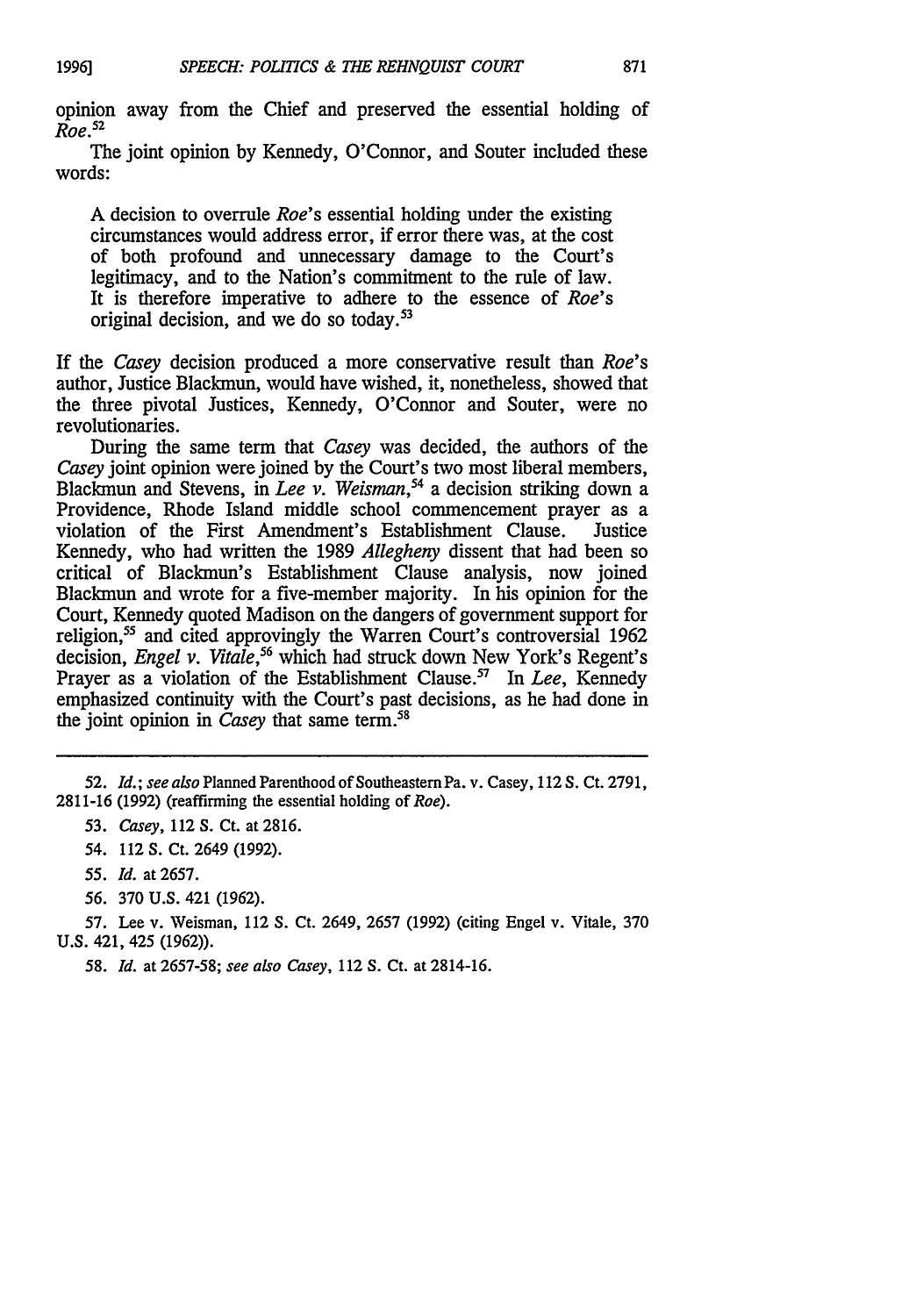The first three words of the *New York Times's* 1991 term wrap-up story read "The Center Held."<sup>59</sup> The newspaper's fine Supreme Court reporter, Linda Greenhouse, wrote that the centrist coalition of Kennedy, O'Connor and Souter were primarily responsible for "the story of this surprising and fascinating Supreme Court term, a term that appeared only months ago to have all the makings of a conservative counterrevolution but that in the end produced powerful, if qualified, reaffirmations of some of the Court's most important modern precedents."<sup>60</sup>

The next two terms were relatively quiet, with no radical shifts revealed in the Court's civil rights and liberties decisions in the areas that had been the focus of my book. When my book went to press in the early spring of this year, I was confident that I had backed up my revised thesis-that there had been no conservative judicial revolution and that there was an effective center on the Rehnquist Court-with documentation that covered the eight terms that Rehnquist had presided as Chief Justice.

Last June, the Court issued a series of civil rights and liberties decisions that appeared to call into question the title of my book and its conclusion. On July 2, 1995, the *New York Times's* headline for the story about the Court's term read: "Farewell to the Old Order in the Court: The Right Goes Activist and the Center Is a Void." $61$  The accompanying story pointed to a series of decisions, including the Court's ruling that political redistricting plans based on race were presumptively unconstitutional, and that federal affirmative action programs would have to satisfy the highest constitutional standard of strict scrutiny.<sup>62</sup> Further, the Court ruled that state universities could not discriminate against student religious publications by denying funding for printing expenses that was available to non-religious publications.'

The first noteworthy fact about all three of those 1995 civil rights and liberties decisions was that the conservative victory was accomplished by the narrowest majority of five Justices, including Kennedy and O'Connor, who *still* hold the balance of power on this Court, as they have since Kennedy took his seat in 1988. If you look closely at O'Connor's opinions, moreover, you will find that she has taken significantly more

59. Linda Greenhouse, *Slim Margin Moderates On Court Defy Predictions,* N.Y. TIMEs, July 5, 1992, § 4, at 1.

**60.** *Id.*

**61.** Linda Greenhouse, *Farewell to the Old Order in the Court: The Right Goes Activist and the Center Is a Void,* N.Y. TIMES, July 2, 1995, § 4, at **1.**

**62.** *Id.; see also* Miller v. Johnson, 115 **S.** Ct. 2475 **(1995)** (applying strict scrutiny to a challenge of redistricting legislation); Adarand Constructors, Inc., v. Pena, **115 S.** Ct. **2097** (1995) (applying strict scrutiny to a challenge of a federal program issuing highway contracts to minority-owned businesses).

**63.** Rosenbergerv. Rector and Visitors of Univ. of Va., **115 S.** Ct. **2510** (1995).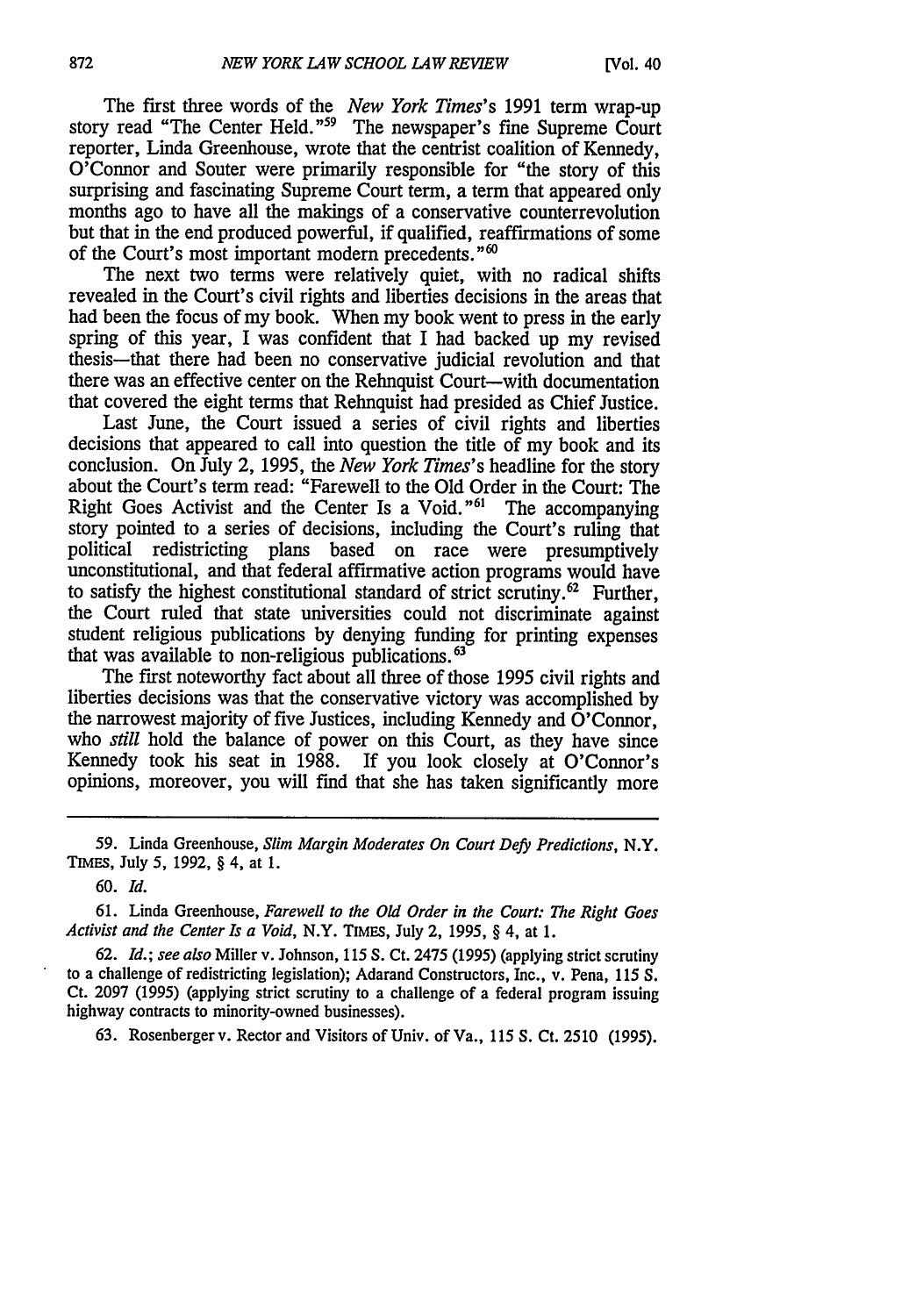moderate positions in all of the cases than those of her more conservative colleagues. In her concurrence in the redistricting decision, *Miller v.* Johnson,<sup>64</sup> for example, O'Connor made the point that "customary and traditional" factors could legitimately be taken into consideration in redistricting as well as could race.<sup> $\infty$ </sup> How she will parse the facts and constitutional issues raised in this term's redistricting challenges from Texas<sup>66</sup> and North Carolina<sup>67</sup> is, I think, impossible to know. And just where O'Connor comes out in these redistricting cases will determine the prevailing constitutional law on the issue.

In *Adarand Constructors v. Peña*,<sup>68</sup> the 1995 federal affirmative action decision, O'Connor took a noticeably more moderate position than the more ideologically-committed conservative, Justice Scalia. Scalia wrote in his *Adarand* concurrence that it was his view that "government can never have a 'compelling interest' in discriminating on the basis of race in order to 'make up' for past racial discrimination."<sup>69</sup> That is not O'Connor's position. In *Adarand* she cited approvingly Justice Powell's opinion in the Burger Court's *Regents of University of California v. Bakke*<sup>70</sup> decision for the proposition that there can be governmentsponsored affirmative action programs that meet the Court's strict scrutiny standard.<sup>71</sup> And strict in theory does not, in O'Connor's view, necessarily mean fatal in fact.<sup>72</sup>

Justice O'Connor's concurrence in *Rosenberger v. Rector & Visitors of the University of Virginia*<sup>73</sup> suggested that the Court's ruling in favor of university funding of printing expenses for student religious publications should be confined narrowly to the facts in that case. She concluded that in the context of *Rosenberger* "[it is] improbable [that there will be] any perception of government endorsement of the religious message. $n\bar{4}$ 

**19961**

*66. See* Vera v. Richards, 861 F. Supp. 1304 (S.D.Tex. 1994), *prob. juris. noted* sub *nom.* Bush v. Vera, 115 S. Ct. 2639 (1995) (action for injunctive and declaratory relief from Texas redistricting plan).

67. *See* Shaw v. Hunt, 861 F. Supp. 408 (E.D. N.C. *1994), prob. juris. noted,* <sup>115</sup> S. Ct. 2639 **(1995)** (action challenging constitutionality of North Carolina's redistricting plan).

- 68. 115 S. Ct. 2097 (1995).
- 69. *Id.* at 2118 (Scalia, **J.,** concurring) (citation omitted).
- 70. 438 U.S. 265 (1978).
- 71. *Adarand,* 115 *S.* Ct. at 2108-09.
- 72. *Id.* at 2117.
- 73. 115 *S.* Ct. 2510 (1995).
- 74. *Id.* at 2527 (O'Connor, J., concurring).

<sup>64. 115</sup> S. Ct. 2475 (1995).

*<sup>65.</sup> Id.* at 2497 (O'Connor, J., concurring).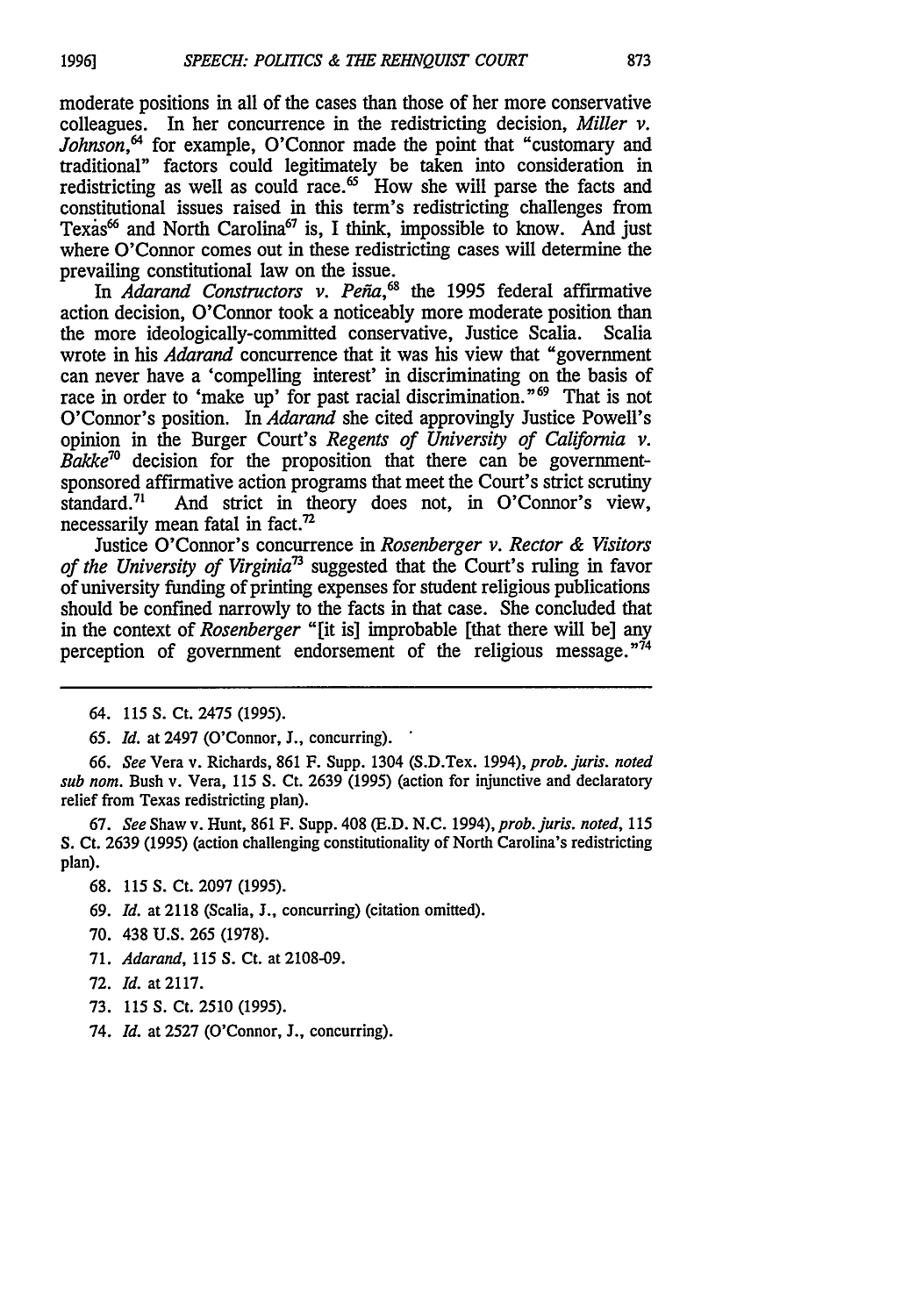Again, it seems clear that O'Connor is striking a noticeably more moderate chord than the more conservative members of the Court majority.

Stuart Taylor Jr., a former Supreme Court correspondent for the *New York Times* and now a senior writer for *The American Lawyer* and columnist for *Legal Times,* noted in a recent *Legal Times* column that much of the commentary about the Court's past term implies that O'Connor and Kennedy have gone over to the hard right.<sup>75</sup> Taylor disagreed, writing that "neither of them have budged an inch from where they have long been."76 He noted that O'Connor's opinion in *Adarand* is "quite consistent with her previous opinions on racial preferences" and that her concurrence in the *Rosenberger* case "gave religious conservatives far less than they wanted." $77$ 

Taking public opinion as his frame of reference for measuring the Court's decisions, Taylor wrote, "The Court's current majority comes up about in the center or even, in the cases of abortion and religion in the schools, a bit to the left of center."<sup>78</sup> "The bottom line." Taylor schools, a bit to the left of center." $78$ concluded, "is that it's hard to think of a single big issue on which the policy judgments implicit in the decisions of the Rehnquist Court are clearly to the right of center, measured by public opinion.<sup>"79</sup>

Public opinion, of course, may move to the right. The Rehnquist Court is more conservative than its predecessors, the Warren and Burger Courts. To some extent, the Court may reflect the more conservative political mood in the country today than the one that prevailed in the sixties and seventies. This Court also reflects the values of seven members of the current Court who were appointed by conservative Republican presidents.

Why, then, hasn't the conservative judicial revolution succeeded? I have no facile explanation, but I do have a few suggestions. First, the votes of most members of the Rehnquist Court in any given civil rights and liberties case are no more predictable than the votes of justices on Courts that have preceded this one. Certainly there are appointees who have fulfilled the expectations of the presidents who appointed them. Chief Justice Rehnquist comes to mind, as do Justices Scalia and Thomas. But for every predictable justice, there is usually one who confounds the prognosticators. When he retired in 1994, Justice Blackmun, a Nixon

77. *Id.*

- 78. *Id.*
- 79. *Id.* at S33.

<sup>75.</sup> Stuart Taylor Jr., *Looking Right at the Justices,* **LEGAL TIMES,** Oct. 2, 1995, at S27.

<sup>76.</sup> *Id.*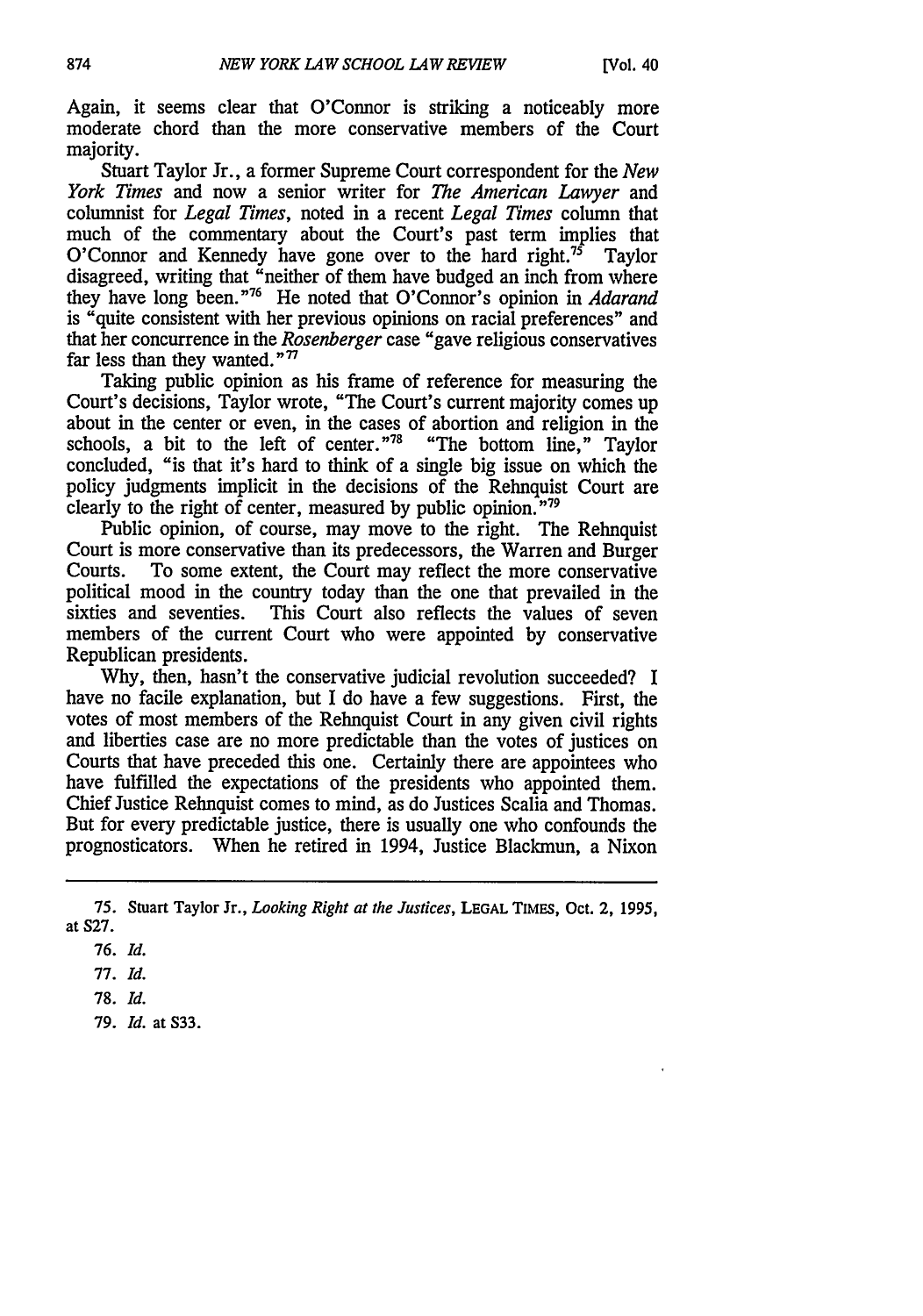appointee, was the Court's most liberal member. Justice Stevens, appointed by Gerald Ford, has become increasingly liberal in civil rights<br>and liberties issues. Justice Souter. Bush's first appointee. has Justice Souter, Bush's first appointee, has consistently taken forthright civil rights and liberties positions, voting regularly with Stevens and President Clinton's two appointees, Ruth Bader Ginsburg and Stephen Breyer.

This leaves Kennedy and O'Connor. Although both Kennedy's and O'Connor's values are essentially conservative, they have frequently resisted pressures from the right wing of the Court, namely Rehnquist, Scalia and Thomas, to commit themselves to a resolute conservative constitutional vision. As Stuart Taylor wrote: "The conservatives win only when they get the votes of *both* of the justices in the Court's center, Sandra Day O'Connor and Anthony Kennedy. And those votes almost always come with a hedge."<sup>80</sup>

In sum, the center of gravity on this Court is not located on the right wing, where Rehnquist, Scalia and Thomas reside, but, instead, where O'Connor and Kennedy sit. Their influence is reinforced by the Court's internal decision-making process, which encourages compromise, at least in close decisions. Kennedy and O'Connor have often used their strong negotiating positions effectively when their votes have been needed for a conservative majority.

In 1995, retired Justice Brennan's famous five-finger exercise is still relevant. Early in a term, usually after one of Brennan's new law clerks had raged over a hopelessly wrongheaded majority opinion by one of Brennan's more conservative colleagues, Brennan would treat his incensed clerk to his five-finger exercise. Raising his hand, Brennan would wiggle his five fingers and say, "Five votes, five votes around here can do anything." $81$  But today the correlative proposition—less than five votes can do very little-works in Kennedy's and O'Connor's favor.

Brennan is gone, but his lesson endures. It still takes five votes to advance, or reverse, constitutional doctrine. And that is why the internal struggle for the ideological soul of the Rehnquist Court is fierce but, by no means, over.

80. *Id.* at S27.

**19961**

**<sup>81.</sup>** SIMON, *supra* note 1, at 54 (quoting Justice Brennan).